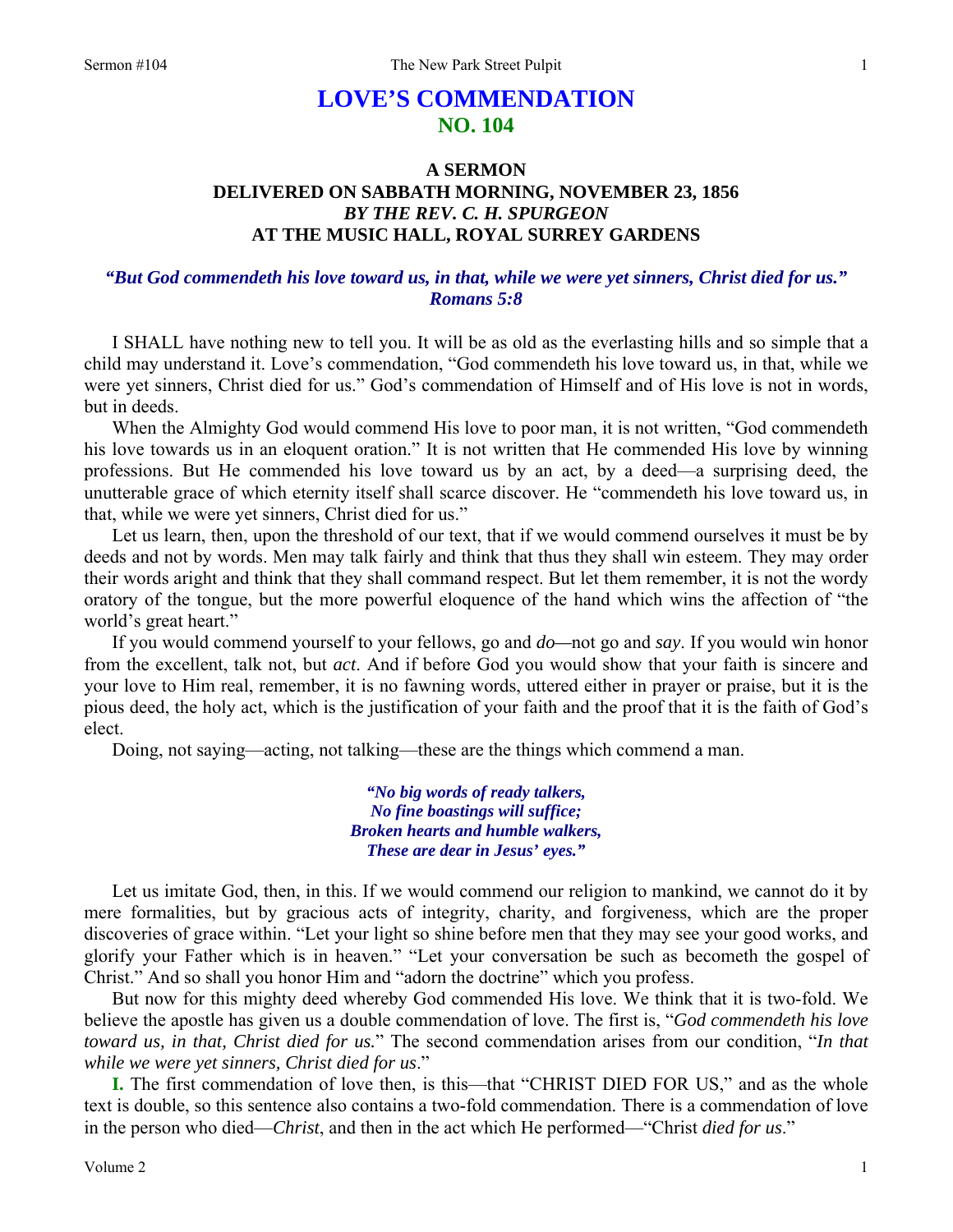**1.** First, then, it is the highest commendation of love, *that it was CHRIST who died for us*. When sinful man erred from his Maker, it was necessary that God should punish his sin. He had sworn by Himself, "The soul that sinneth it shall die," and God—with reverence to His all-holy name be it spoken—could not swerve from what He had said. He had declared on Sinai that He would by no means clear the guilty, but inasmuch as He desired to pardon the offending, it was necessary that someone else should bear the sufferings which the guilty ought to have endured, that so by the vicarious substitution of another, God might be "just, and yet the justifier of the ungodly."

Now, the question might have arisen, "Who is he that shall be the scapegoat for man's offense? Who is he that shall bear his transgressions and take away his sins?" If I might be allowed to picture in my imagination (and mark, it is nothing more than imagination), I could almost conceive a parliament in heaven.

The angels are assembled. The question is proposed to them, "Cherubim and seraphim, cohorts of the glorified, you spirits that like flames of fire, swift at My bidding fly, you happy beings, whom I have created for My honor! here is a question which I condescend to offer for your consideration—Man has sinned. There is no way for his pardon, but by some one suffering and paying blood for blood. Who shall it be?"

I can conceive that there was silence throughout the august assembly. Gabriel spoke not—he would have stretched his wings and flapped the ether in a moment, if the deed had been possible, but he felt that he could never bear the guilt of a world upon his shoulders, and therefore, still he sat.

And there the mightiest of the mighty, those who could shake a world if God should will it, sat still, because they all felt powerless to accomplish redemption. I do not conceive that one of them would have ventured to hope that *God Himself* would assume flesh and die. I do not think it could have entered even into angelic thought to conceive that the mighty Maker of the skies should bow His awful head and sink into a grave. I cannot imagine that the brightest and most seraphic of these glorified ones would for an instant have suffered such a thought to abide with them.

And when the Son of God, upstarting from His throne, spoke to them and said, "Principalities and powers! I will become flesh, I will veil this Godhead of Mine in robes of mortal clay, I will die!"*—*I think I see the angels for once astonished. They had seen worlds created. They had beheld the earth, like a spark from the incandescent mass of unformed matter, hammered from the anvil of Omnipotence, and smitten off into space, and yet they had not wondered.

But on this occasion, I conceive that they ceased not to marvel, "What! will You die, O Word! Creator! Master! Infinite! Almighty! Will You become a man and die?" "Yes," said the Savior, "I will."

And are you not astonished, mortal men? Do you not wonder? What, will *you* not marvel? The hosts of heaven still are wondering. Though it is many an age since they heard it, they have not yet ceased to admire—and do not you *begin* to marvel yet? Shall the theme which stirs the marvel of the seraph not move your hearts? That God Himself should become man and then should die for you!

"God commendeth his love toward us, in that *Christ* should die." Had it been an archangel who had died for us, it would have been a theme for gratitude. Had it been merely a good and holy man who had shed his blood, we might have kissed his feet and loved him forever. But seeing that He who groaned upon the cross was none other than the Almighty God, and that He who sweat in the garden, whilst He was man, was still none other than one person of the all-glorious Trinity, it is, indeed, love's highest commendation that *Christ* should die.

Roll that thought over in your mind. Ponder it in your meditations. Weigh it in your hearts. If you have right ideas of the Godhead, if you know what Christ is, if you can conceive Him who is the everlasting God and yet the man—if you can picture Him, the pure, holy, perfect creature, and yet the everlasting Creator—if you can conceive of Him as the man who was wounded and yet the God who was exalted forever—if you can picture Him as the Maker of all worlds, as the Lord of providence, by whom all things exist and consist—if you can conceive of Him now, as robed in splendor, surrounded with the choral symphonies of myriads of angels, then perhaps you may guess how deep was that stride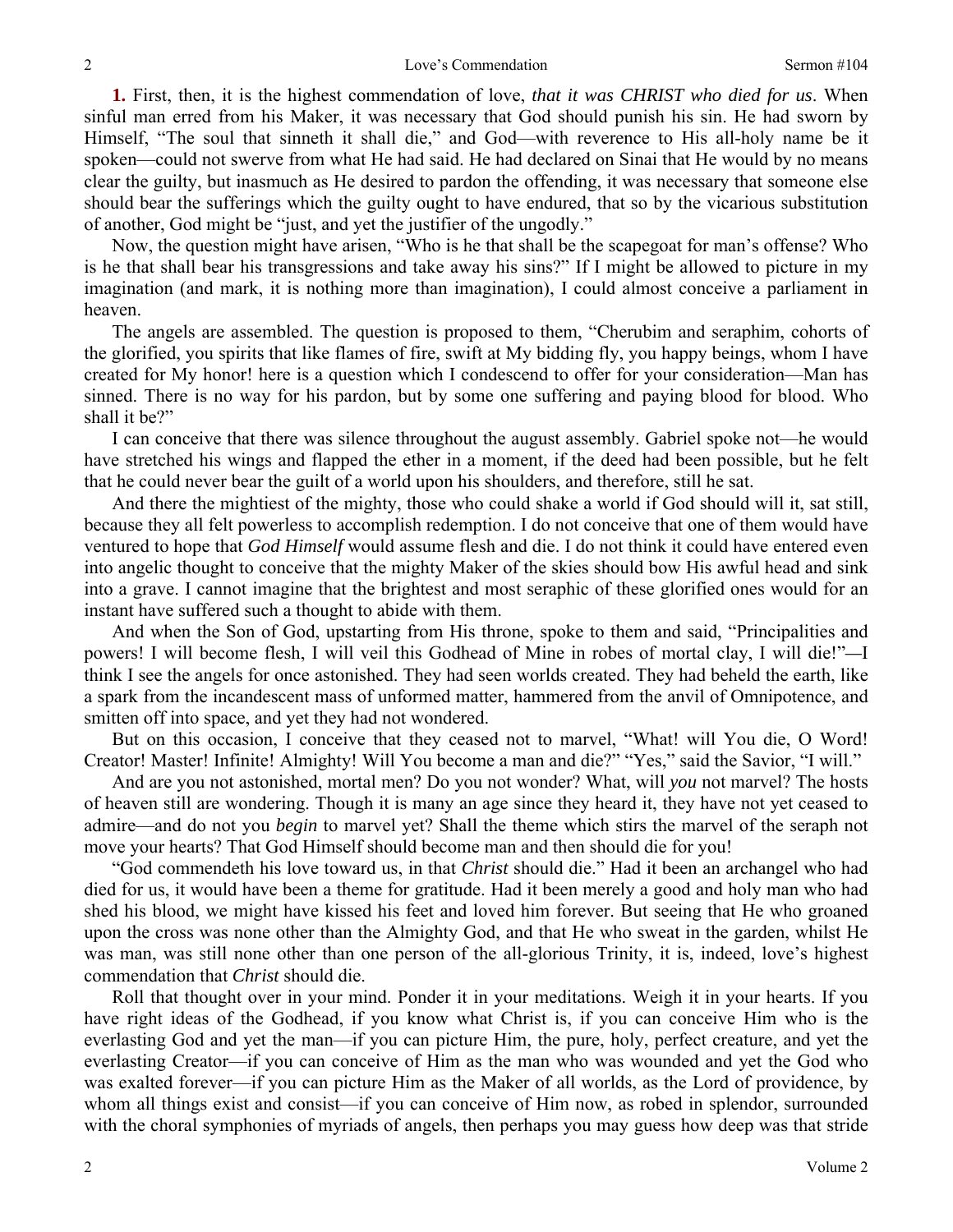of condescension, when He stepped from heaven to earth, from earth into the grave, from the grave down, it is said, into the lowest "*sheol*," that He might make His condescension perfect and complete. "He has commended His love" to you, my brethren, in that it was Christ, the Son of God, who died for us.

**2.** The second part of the first commendation lies here, that Christ *died for us*. It was much love when Christ became man for us, when He stripped Himself of the glories of His Godhead for awhile, to become an infant of a span long, slumbering in the manger of Bethlehem. It was no little condescension when He divested Himself of all His glories, hung His mantle on the sky, gave up His diadem, and the pleasures of His throne, and stooped to become flesh.

It was, moreover, no small love when He lived a holy and a suffering life for us. It was love amazing, when God with feet of flesh did tread the earth, and teach His own creatures how to live, all the while bearing their scoffs and jests with cool unangered endurance. It was no little favor of Him that He should condescend to give us a perfect example by His spotless life.

But the commendation of love lies here—not that Christ *lived* for us, but that Christ *died* for us. Come, dear hearers, for a moment, weigh those words, "Christ *died* for us!" Oh! how we love those brave defenders of our nation who but lately died for us in a far-off land!

Some of us showed our sympathy to their sons and daughters, their wives and children, by contributing to support them, when the fathers were laid low. We feel that the wounded soldier is a friend to us and that we are his debtors forever. We may not love war—we may not, some of us, think it a Christian act to wield the sword, but nevertheless, I am sure we love the men who sought to defend our country with their lives and who died in our cause.

We would drop a tear over the silent graves of Balaclava, if we were there now. And beloved, if any of our friends should dare danger for our sakes, and more especially, if it should ever come to pass that any one of them should be called to die for us, should we not henceforth love them?

Do any of us know what is contained in that great word "*die*"? Can we measure it? Can we tell its depths of suffering or its heights of agony? "Died for us!" Some of you have seen death. You know how great and dread is its power. You have seen the strong man bowing down, his knees quivering. You have beheld the eye strings break and seen the eyeballs glazed in death. You have marked the torture and the agonies which appall men in their dying hours, and you have said, "Ah! it is a solemn and an awful thing to die."

But my hearers, "Christ *died for us*." All that death could mean, Christ endured. He yielded up the ghost, He resigned His breath. He became a lifeless corpse, and His body was interred, even like the bodies of the rest that died. "Christ died for us."

Consider the circumstances which attended His death. It was no common death He died, it was a death of ignominy, for He was put to death by a legal slaughter. It was a death of unutterable pain, for He was crucified, and what more painful fate than to die nailed to a cross? It was a long protracted death, for He hung for hours, with only His hands and His feet pierced—parts which are far away from the seat of life, but in which are situated the most tender nerves, full of sensibility.

He suffered a death which for its circumstances still remains unparalleled. It was no speedy blow which crushed the life out of the body and ended it, but it was a lingering, long, and doleful death, attended with no comforts and no sympathy, but surrounded with scorn and contempt.

Picture Him! They have hurled Him on His back, they have driven nails through His hands and His feet. They have lifted Him up. See! They have dashed the cross into its place. It is fixed. And now behold Him! Mark His eyes, all full of tears. Behold His head, hanging on His breast. Ah! mark Him, while Suffering with her black wings fans His cheeks with flame. Behold Him, while He seems all silently to say, "I am poured out like water; all my bones are out of joint; I am brought into the dust of death."

Hear Him, when He groans, "I thirst." Above all, listen to Him, whilst He cries, "Eloi, Eloi, lama sabachthani?" My words cannot picture Him. My thoughts fail to express it. No painter ever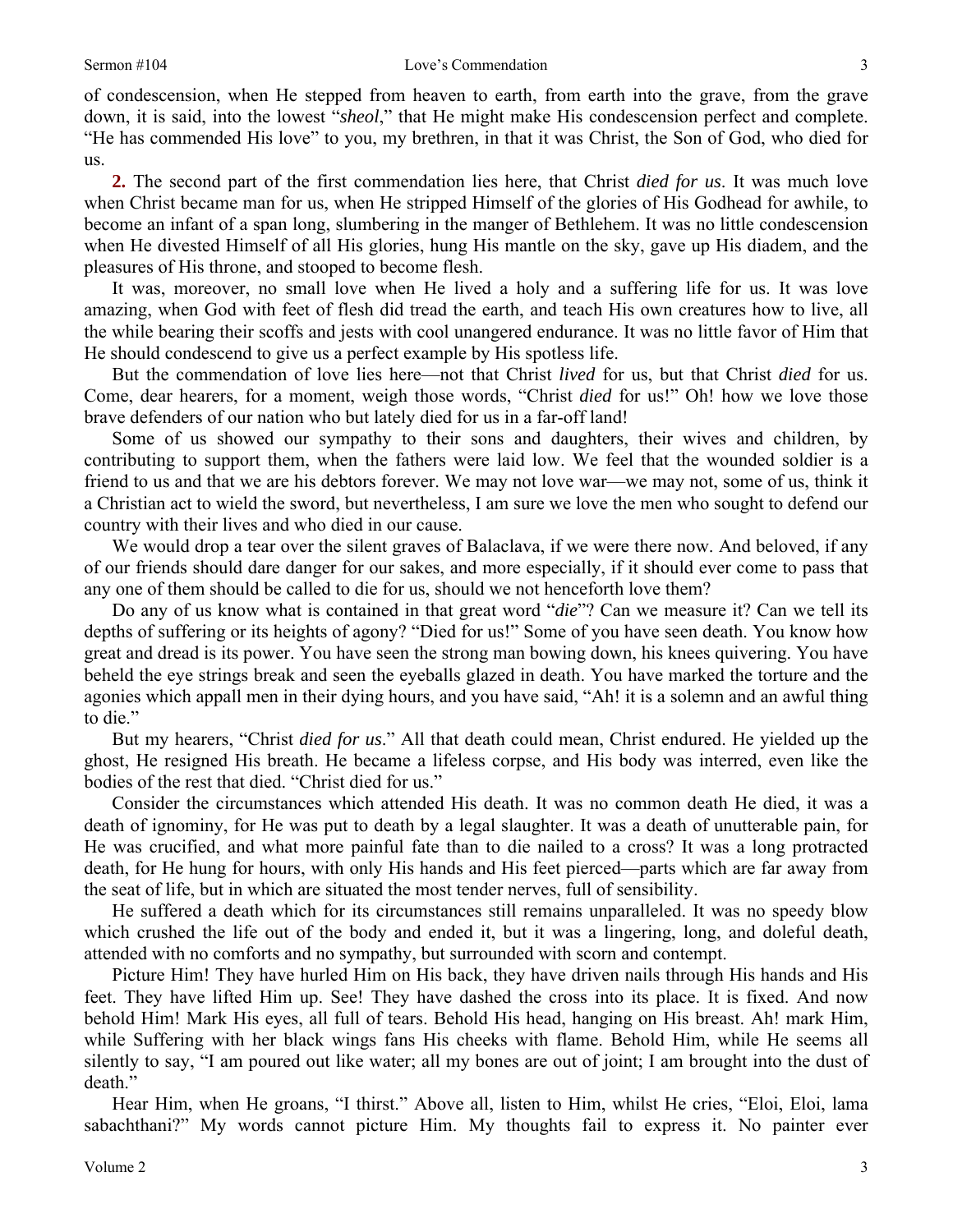accomplished it, nor shall any speaker be able to perform it. Yet I beseech you, regard the Royal Sufferer. See Him with the eye of your faith, hanging on the bloody tree. Hear Him cry, before He dies, "It is finished!"

> *"See from His head, His hands, His feet, Sorrow and love flow mingled down! Did e'er such love and sorrow meet, Or thorns compose so rich a crown?"*

Oh, how I wish I could stir you! If I would tell you some silly story of a love-sick maid, you would weep. If I would turn novelist and give you some sad account of a fabled hero who had died in pain—if it were a fiction, I should have your hearts. But this is a dread and solemn reality, and one with which you are intimately connected, for all this was done for as many of you as sincerely repent of your sins.

> *"All ye that pass by, to Jesus draw nigh: To you is it nothing that Jesus should die?"*

Bethink you, that if you are saved, it is something to you, for the blood which trickles from His hands, distils for *you.* That frame which writhes in torture, writhes for *you.* Those knees, so weak with pain, are weak for *you.* Those eyes, dripping with showers of tears, drop for *you.* Ah! think of Him, then, you who have faith in Him. Look to Him, and as many of you as have not yet believed, I will pray for you, that you may now behold Him as the expiation of your guilt, as the key which opens heaven to all believers.

**II.** Our second point was this, "God commendeth his love towards us," not only because Christ died for us, but that CHRIST DIED FOR US WHEN WE WERE YET SINNERS.

Let us, for a moment, consider what sort of sinners many of us have been, and then we shall see it was marvelous grace that Christ should die for men—not as penitents—but as sinners. Consider how many of us have been *continual* sinners. We have not sinned once, nor twice, but ten thousand times. Our life, however upright and moral it has been, is stained by a succession of sins.

If we have not revolted against God in the outward acts which proclaim the profligate to be a great sinner, yet the thoughts of our heart and the words of our lips are swift witnesses against us that we have continually transgressed. And oh! my brethren, who is there among us who will not likewise confess to sins of act? Who among us has not broken the Sabbath-day? Who among us has not taken God's name in vain? Who of us shall dare to say that we have loved the Lord our God with all our heart, with all our soul, and with all our strength?

Have we never by any act whatsoever showed that we have coveted our neighbor's goods? Verily, I know we have. We have broken His commands and it is well for us to join in that general confession, "We have done those things which we ought not to have done; we have left undone those things which we ought to have done, and there is no health in us."

Now, the sweet thought is that Christ died for us, whilst He knew that we should be continual transgressors. Men, brethren, and fathers, He did not die for you as those who have committed but one fault, but as those who were emphatically "sinners"—sinners of years' standing, some of you sinners with grey heads, sinners who have persevered in a constant course of iniquity.

As sinners, we are redeemed, and by it we become saints. Does not this commend Christ's love to us, that He should die for sinners, who have dyed themselves with sin as with crimson and with scarlet, great and continual sinners.

Note again, He has died for us, although our sins were *aggravated*. Oh! there are some of us here who are great sinners—not so much in the acts we have performed, as in the aggravation of our guilt. I reckon that when I sin, I sin worse than many of you, because I sin against better training than many of my hearers received in their youth.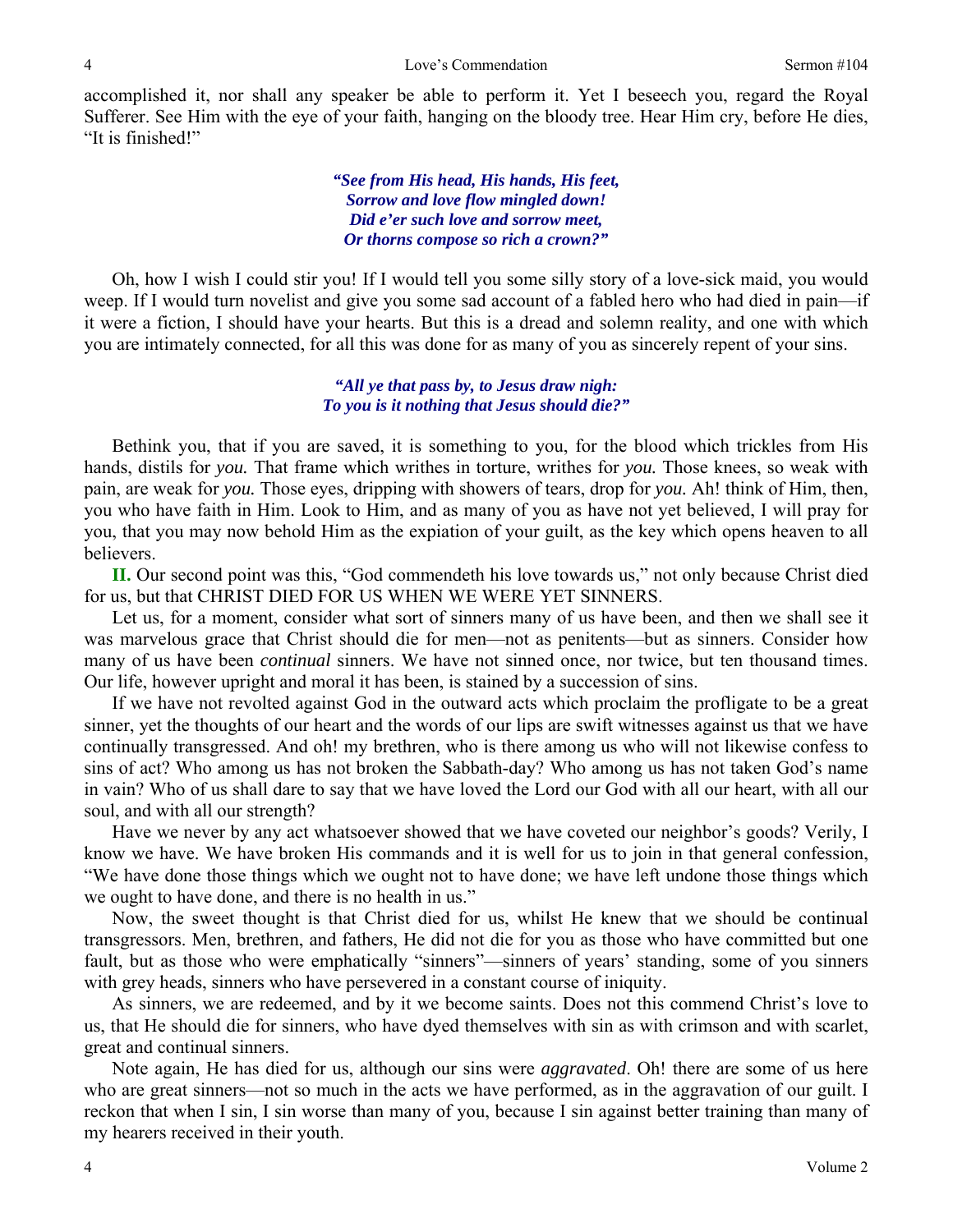#### Sermon #104 Love's Commendation

Many of you, when you sin, sin against faithful ministers, and against the most earnest warnings. It has been your desire to sit under truthful pastors. You have often been told of your sins. Remember, sirs, when you sin, you do not sin so cheaply as others. When you sin against the convictions of your consciences, against the warnings of your friends, against the enlightenment of the times, and against the solemn admonitions of your pastors, you sin more grossly than others do.

The heathen sin not as the Briton does. He who has been brought up in this land may be openly more righteous, but he may be inwardly more wicked, for he sins against more knowledge. But even for such Christ died—for men who have sinned against the wooings of His love, against the strivings of their conscience, against the invitations of His Word, against the warnings of His providence—even for such Christ died, and therein He commended his love towards us, that He died for sinners. My hearer, if you have so sinned, do not therefore despair, it may be He will yet make you rejoice in His redemption.

Reflect again. When we were sinners, *we were sinners against the very person who died for us*. "'Tis strange, 'tis passing strange, 'tis wonderful," that the very Christ against whom we have sinned died for us. If a man should be injured in the street, if a punishment should be demanded of the person who attacked him, it would be passing strange if the injured man should for love's sake bear the penalty, that the other might go free. But 'twas even so with Christ. He had been injured, yet He suffers for the very injury that others did to Him. He dies for His enemies—dies for the men that hate and scorn Him.

There is an old tradition that the very man who pierced Christ's side was converted. And I sometimes think that peradventure in heaven we shall meet with those very men who drove the nails into His hands and pierced His side. Love is a mighty thing. It can forgive great transgressors. I know my Master said, "Begin at Jerusalem," and I think He said that because there lived the men who had crucified Him and He wanted them to be saved.

My hearer, have you ever blasphemed Christ? Have you ever mocked Him and scoffed at His people? Have you done all you could to emulate the example of those who spat in His holy face? Do you repent of it? Do you feel you need a Savior? Then I tell you, in Christ's name, He is *your* Savior. Yes, your Savior, though you have insulted Him—*your* Savior, though you have trampled on Him—*your* Savior, though you have spoken evil of His people, His day, His Word, and His Gospel.

Once more, let us remember that many of us as sinners have been persons who for a long time have heard this good news and yet *have despised it*. Perhaps there is nothing more wonderful in the depravity of man than that he is able to forget the love of Christ. If we were not so sinful as we are, there is not one of us here this morning who would not weep at the thought of the Savior's love, and I believe there is not a solitary man, woman, or child here, who would not say, "I love You, O my God! because You have done so much for me." It is the highest proof of our depravity that we do not at once love the Christ who died for us.

There is a story told of the covenanters—of one named Patrick Welwood—whose house was surrounded at a time when a minister had for security been hidden there. Claverhouse's dragoons were at the door and the minister had fled. The master of the house was summoned and it was demanded of him, "Where is the minister?" "He is gone. I cannot tell where, for I know not."

But they were not satisfied with that. They tortured him and since he could not tell them where he was (for in reality he did not know), they left him, after inflicting upon him the torture of the thumbscrew, and they took his sister, a young girl who was living in the house. I believe she did know where the minister was concealed, but on taking her, they asked her and she said, "No, I can die myself, but I can never betray God's servant, and never will, as He may help me."

They dragged her to the water's edge, and making her kneel down, they determined to put her to death. But the captain said, "Not yet. We will try to frighten her." And sending a soldier to her, he knelt down and applying a pistol to her ear, she was bidden to betray the minister or die. The click of the pistol was heard in her ear, but the pistol was not loaded. She slightly shivered and the question was again asked of her. "Tell us now," said they, "where he is or we will have your life." "Never, never," said she.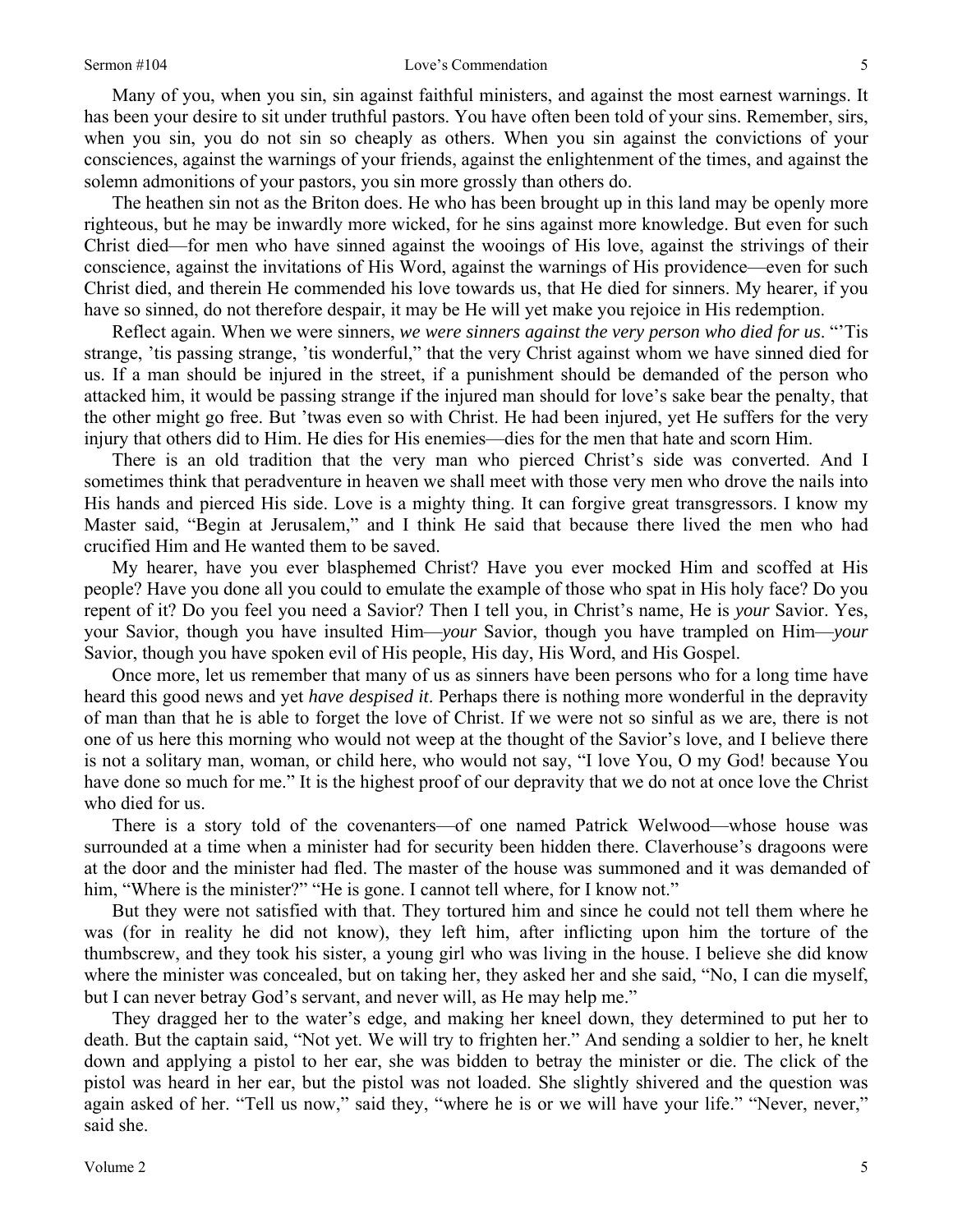A second time the endeavor was made. This time a couple of carbines were discharged, but into the air, in order to terrify her. At last they resolved upon really putting her to death, when Trail, the minister, who was hidden somewhere near, being aroused by the discharge of guns and seeing the poor girl about to die for him, sprang forward and cried, "Spare that maiden's blood and take mine. This poor innocent girl, what has she done?" The poor girl was dead even there with the fright, but the minister had come prepared to die himself, to save her life.

Oh, my friends, I have sometimes thought that her heroic martyrdom was somewhat like the blessed Jesus. He comes to us and says, "Poor sinner, will you be My friend?" We answer, "No." "Ah, I will make you so," says He, "I will die for you." And He goes to die on the cross. Oh! methinks I could spring forward and say, "Nay, Lord Jesus, nay, You must not die for such a worm."

Surely such a sacrifice is a price too large to pay for poor sinful worms! And yet, my hearers, to return again to what I have uttered before, you will hear all this, and nine out of ten will retire from this place and say, "It was an old, old story," and while you can drop a tear for aught else, you will not weep one tear for Jesus, nor sigh one sigh for Him, nor will you afford Him even a faint emotion of love. Would it were different! Would to God He would change your hearts, that so you might be brought to love Him.

Further, to illustrate my text, let me remark again, that inasmuch as Christ died for sinners, it is a special commendation of His love for the following reasons—it is quite certain that God did not consider *man's merit* when Christ died. In fact, no merit could have deserved the death of Jesus. Though we had been holy as Adam, we could never have deserved a sacrifice like that of Jesus for us.

But inasmuch as it says, "He died for sinners," we are thereby taught that God considered our sin and not our righteousness. When Christ died, He died for men as black, as wicked, as abominable, not as good and excellent. Christ did not shed His blood for us as saints, but as sinners. He considered us in our loathsomeness, in our low estate and misery—not in that high estate to which grace afterwards elevates us, but in all the decay into which we had fallen by our sin. There could have been no merit in us, and therefore, God commendeth His love by our ill-desert.

Again, it is quite certain, because Christ died for us as sinners, that God had *no interest* to serve by sending His Son to die. How could sinners serve Him? Oh! if God had pleased, He might have crushed this nest of rebels and have made another world all holy. If God had chosen, the moment that man sinned He might have said unto the world, "Thou shalt be burned," and like as a few years ago astronomers told us that they saw the light of a far-off world burning myriads of miles away, this world might have been consumed with burning heat and sin scorched out of its clay.

But no, while God could have made another race of beings and could have either annihilated us or consigned us to eternal torment, He was pleased to veil Himself in flesh and die for us. Surely then it could not have been from any motive of self-interest. God had nothing to get by man's salvation. What are the attractions of human voices in Paradise? What are the feeble symphonies which mortal lips can sing on earth, compared with the death of our Lord?

He had angels enough. Do they not day without night circle His throne rejoicing? Are not their golden harps sufficient? Is not the orchestra of heaven large enough? Must our glorious Lord give up His blood to buy poor worms, that they may join their little notes with the great swell of a choral universe? Yes, He must, and inasmuch as we are sinners and could by no possibility repay Him for His kindness, "God commendeth his love towards us, in that, while we were yet sinners, Christ died for us."

But there is another commendation of love. Christ died for us *unasked*. Christ did not consider me as an awakened heir of heaven, but as a dead, corrupt, lost, and ruined heir of hell. If He had died for me as an awakened heir of heaven, then I could have prayed for Him to die, for then I have power to pray and will to pray. But Christ died for me when I had no power, nor will to lift my voice in prayer to Him. It was entirely unasked.

Where did you ever hear that man was first in mercy? Did man ask God to redeem? Nay, rather, it is almost the other way, it is as if God did entreat man to be redeemed. Man never asked that he might be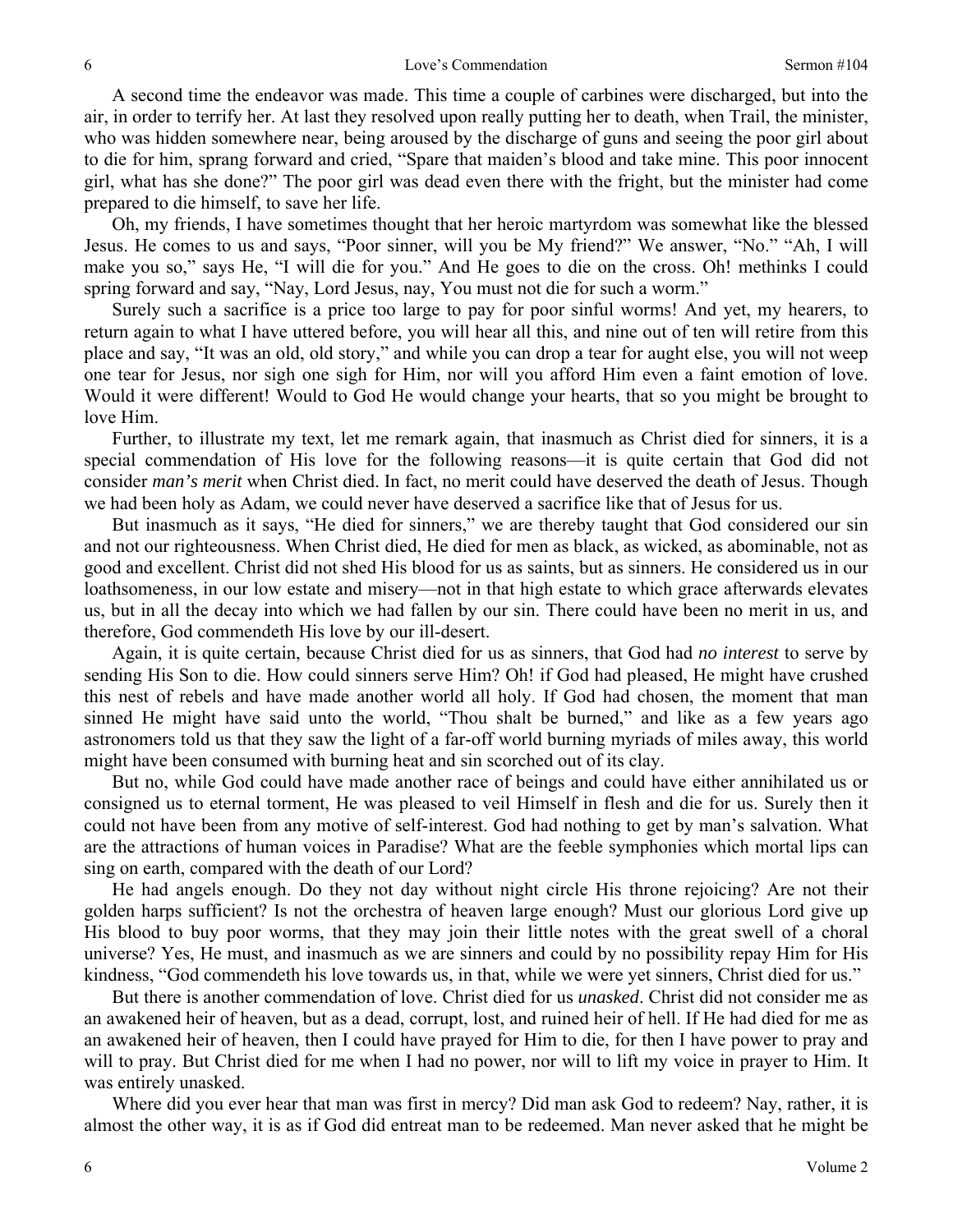pardoned, but God pardons him, and then turns round and cries, "Return unto me, backsliding children of men, and I will have mercy upon you."

Sinners! if you should go down on your knees and were for months to cry for mercy, it would be great mercy if mercy should look upon you. But without asking, when we are hardened and rebellious, when we will not turn to Christ, He still comes to die for us. Tell it in heaven, tell it in the lower world! God's amazing work surpasses thought, for love itself did die for hatred—holiness did crucify itself to save poor sinful men, and unasked for and unsought, like a fountain in the desert sparkling spontaneously with its native waters, Jesus Christ came to die for man, who would not seek His grace. "God commendeth his love towards us."

And now, my dear hearers, I want to close up, if the Spirit of God will help me, by endeavoring to commend God's love to you, as much as ever I can, and inviting as many of you as feel your need of a Savior, to lay hold of Him and embrace Him now as your all-sufficient sacrifice. Sinner! I can commend Christ to you for this reason, *I know that you need Him*. You may be ignorant of it yourself, but you do need Him.

You have a leprosy within your heart—you need a physician. You say, "I am rich." But sinner, you are not—you are naked, and poor, and miserable. You say, "I shall stand before God, accepted at last." But sinner, without Christ you will not, for whoever believes not on Christ, "hath not life, but the wrath of God abideth on him." Hear that, my dear hearers, "The wrath of God abideth on him." Oh! that wrath of God! Sinner, you need Christ, even though you do not think so. Oh! that the Lord would impress this upon you!

Again, a day is coming when *you will feel your need* of Christ if you do not now. Within a few short years, perhaps months or days, you will lie upon the last bed that shall ever bear your weight. Soon you shall be stayed up by soft pillows. Your frame will be weak and your soul full of sorrow. You may *live* without Christ now, but it will be hard work to *die* without Him. You may do without this bridge here, but when you get to the river, you will think yourself a fool to have laughed at the only bridge which can carry you safely over.

You may despise Christ now, but what will you do in the swellings of Jordan? Can you face death and not be afraid? Nay, man, you are affrighted now if the cholera is in the city. Or if some little sickness is about you, you shake for fear. What will you do when you are in the jaws of death, when his bony hand is squeezing you and when his dart is in your vitals? What will you do then without a Savior? Ah! you will want Him then.

And what will you do when you have passed that black stream, when you find yourself in the realm of spirits—in that day of judgment, when the thunders shall be loosed and the wings of the lightning shall be unbound—when tempests shall herald with trumpet voice the arrival of the great Assize? What will you do when you shall stand before *His* bar, before whom, in astonishment, the stars shall flee, the mountains quake, and the sea be licked up with tongues of forked flame?

What will you do, when from His throne He shall exclaim, "Come hither, sinner," and you shall stand there alone, to be judged for every deed done in the body? You will turn your head and say, "Oh! for an advocate!" And He shall look on you and say, "I called, and ye refused; I stretched out my hand and no man regarded; I also will now laugh at your calamity, and mock when your fear cometh."

Ah! what will you do then, sinner, when the judgment seat is set? Oh! there will be weeping—there will be weeping at the judgment seat of Christ. And what will you do in that day when He shall say, "Depart, ye cursed," and when the black angel, with a countenance more fierce than lightning and with a voice louder than ten thousand thunders shall cry, "Depart!" and smite you down where lie forever those accursed spirits bound in fetters of iron, who, long ago, were cast into perdition?

Say not, I tell you terrible things. If it be terrible to speak of, how terrible it must be to bear! If you believe not what I say, I shall not wonder if you laugh at me, but as the most of you believe this, I claim your most solemn attention to this subject.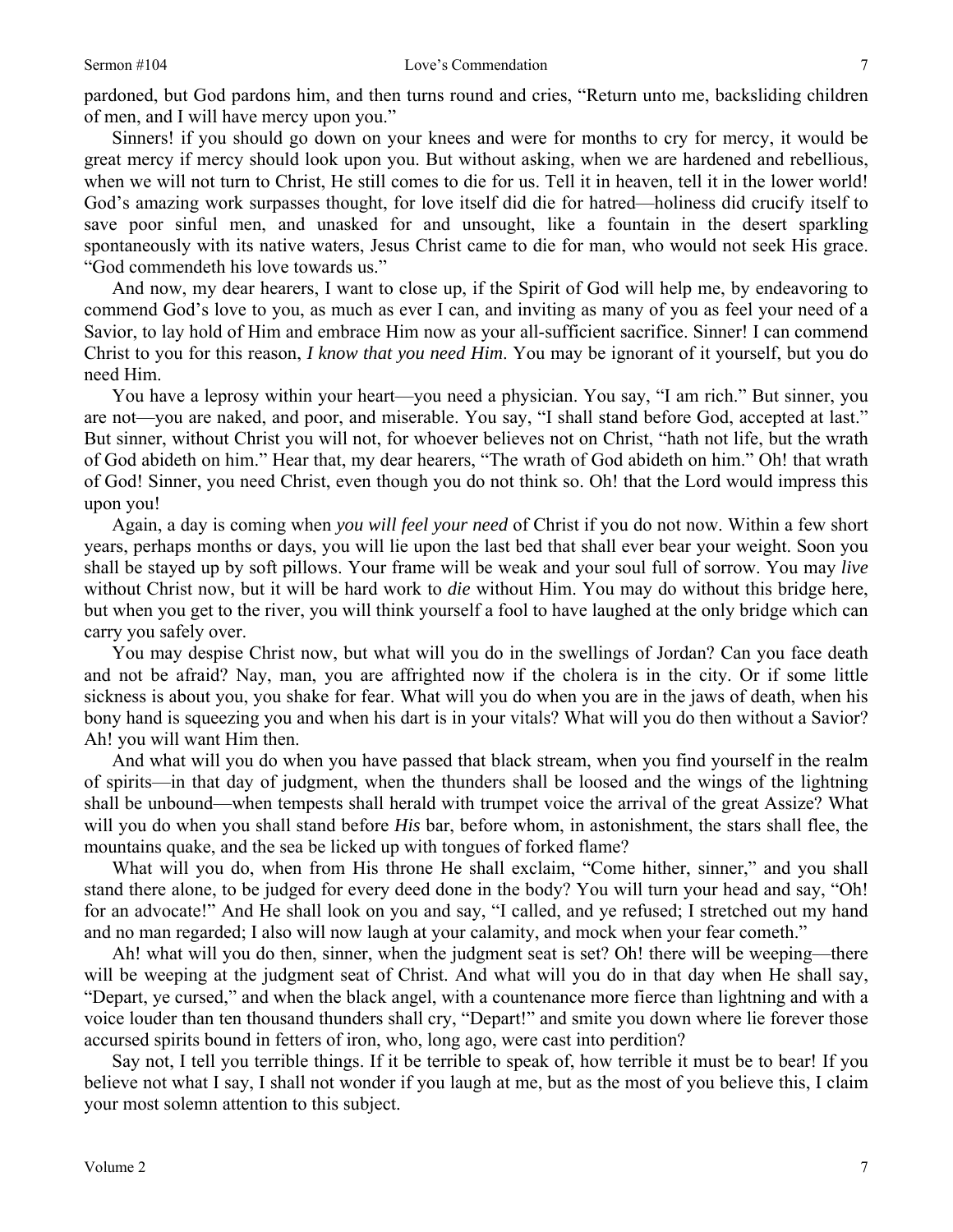Sirs! Do you believe there is a hell *and that you are going there*? And yet do you still march heedless on? Do you believe that beyond you, when the stream of life is ended, there is a black gulf of misery? And do you still sail downwards to it, quaffing still your glass of happiness, still merry as the live-long day? O stay, poor sinner, stay! Stay! It may be the last moment you will ever have the opportunity to stay in. Therefore stop now, I beseech you.

And if you know yourself to be lost and ruined, if the Holy Spirit has humbled you and made you feel your sin, let me tell you how you shall be saved. "He that believeth on the Lord Jesus Christ and is baptized, shall be saved. He that believeth not," says the Scripture "shall be *damned*." Do you not like that message? Ought I to have said another word instead of that? If you wish it, I shall not—what God says, I will say—far be it from me to alter the messages from the Most High.

I will, if He help me, declare His truth without altering. He says, "He that believeth and is baptized shall be saved; he that believes not shall be damned." What is it to believe? To tell you as simply as possible, to believe is to give up trusting in yourself and to trust in Jesus Christ as your Savior.

The slave said, you know, "Massa, dis here is how I believe—when I see a promise, I do not stand on de promise, but I say, dat promise firm and strong, I fall flat on it, if de promise will not bear me, den it is de promise fault, but I fall flat on it."

Now, that is faith. Christ says, "This is a faithful saying and worthy of all acceptation, that Christ Jesus came into the world to save sinners." Faith is to say, "Well, then, sink or swim, that is my only hope. Lost or saved, that is my only refuge. I am resolved, for this my last defense,

#### *"'If I perish there and die, At His cross I still will lie.'"*

"*What!*" says one, "*No good works*?" Good works will come afterwards, but they do not go with it. You must come to Christ, not with your good works, but with your sins, and coming with your sins, He will take them away and give you good works afterwards. After you believe, there will be good works as the effect of your faith, but if you think faith will be the effect of good works, you are mistaken. It is, "believe and live." Cowper calls them the soul-quickening words, "*Believe and live.*" This is the sum and substance of the Gospel.

Now, do any of you say this is not the Gospel? I shall ask you one day what it is. Is not this the doctrine Whitefield preached? Pray what else did Luther thunder, when he shook the Vatican? What else was proclaimed by Augustine and Chrysostom, but this one doctrine of salvation in Christ by faith alone?

And what did Paul write? Turn you to his epistles. And what did our Savior Himself say, when He left these words on record, "Go ye and teach all nations, baptizing them in the name of the Father, of the Son, and of the Holy Ghost." And what did He command His disciples to teach them? To teach them this. The very words I have now repeated to you were his last commission, "He that believeth and is baptized shall be saved; he that believeth not shall be damned."

But again, you say, "How can I believe that Christ died for me?" Why, thus—He says He died for sinners—can you say you are a sinner? I do not mean with that fine complimentary phrase which many of you use, when you say, "*Yes, I am a sinner*," and if I sit down to ask you, "Did you break that commandment?" "*Oh, no*," you will say. "Did you commit that offense?" "*Oh, no.*" You never did anything wrong. And yet you are sinners? Now that is the sort of sinners I do not think I shall preach to.

The sort of sinners I would call to repentance are those whom Christ invited—those who mean what they say when they confess that they are sinners—those who know that they have been guilty, vile, and lost. If you know your sinnership, so truly Christ died for you.

Remember that striking saying of Luther. Luther says, Satan once came to him and said, "'Martin Luther, you are lost, for you are a sinner.' Said I to him, 'Satan, I thank you for saying I am a sinner, for